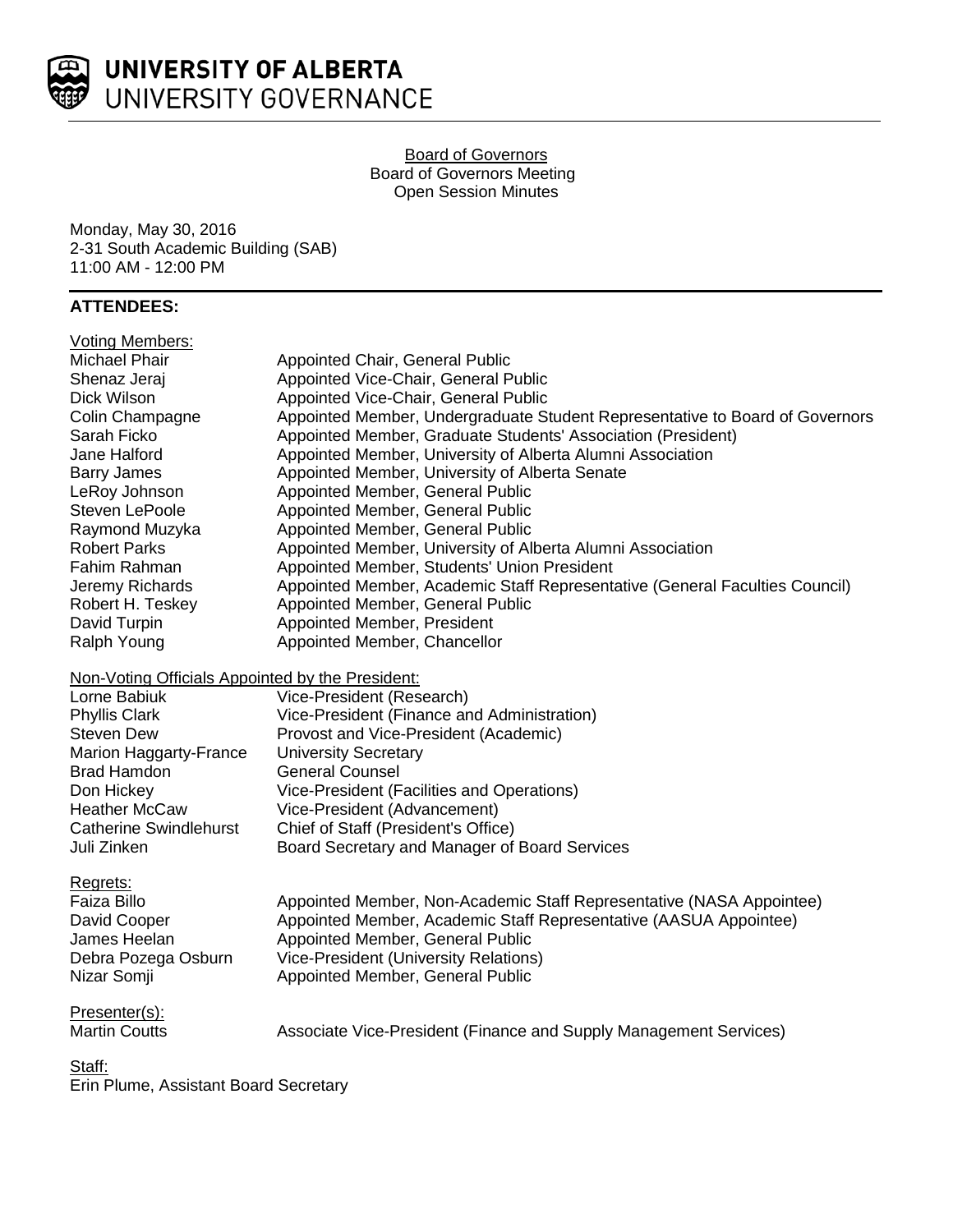## **OPENING SESSION**

## 1. Call to Order

*Presenter(s)*: Michael Phair

The Chair called the meeting to order at 11:05 am. The Board Secretary confirmed that attendance constituted a quorum.

The Chair thanked Chancellor Ralph Young for his contributions to the Board and the University over the past four years, acknowledging that this was his last Board meeting as Chancellor.

### 2. Approval of the Agenda

Materials before members are contained in the official meeting file.

*Presenter(s)*: Michael Phair

The motion was moved and seconded.

THAT the Board of Governors approve the Open Session Agenda as presented.

**CARRIED**

### 3. Conflict of Interest - Opportunity for Declaration Related to the Agenda

*Presenter(s)*: Michael Phair

The Chair made note of the following:

- o The University of Alberta has policy and procedure in place for Conflict of Interest and Conflict of Commitment, and Board members make annual disclosures.
- o In addition, Board members must declare any conflict related to the Board Agenda of each meeting and, in the event of such conflict, absent themselves from the discussion and voting on the item.
- o The *Post-secondary Learning Act*, Section 16(5) states that: The members of the board must act in the best interests of the university.

The Chair invited members to declare conflicts of interest related to the Open Session Agenda of the meeting. Barry James declared that he is Chair of the Audit Committee for the Province of Alberta and that the financial statements of the University are approved by this committee. Board Audit Committee Chair Dick Wilson suggested that Mr James stay for the discussion but abstain from voting on Item 4a.

Seeing no other declarations, the Chair declared that the question was duly asked and answered.

# **ACTION ITEMS**

4. *Report of the Audit Committee*

*Presenter(s)*: Dick Wilson

4a. Management's Annual Audited Financial Statements (Draft) and review Financial Statement Discussion and Analysis (Draft)

Materials before members are contained in the official meeting file.

*Presenter(s)*: Martin Coutts; Phyllis Clark